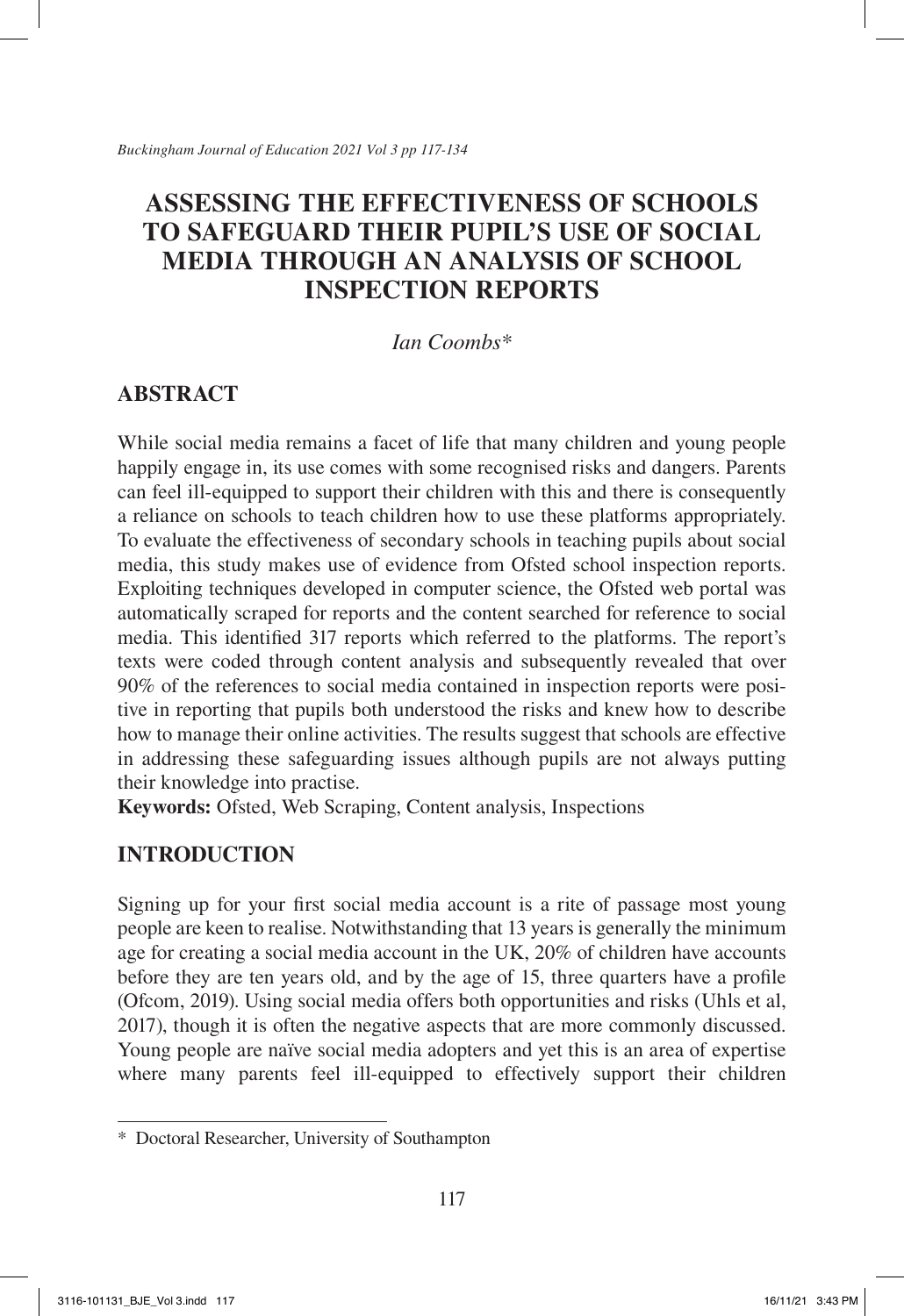(Livingstone et al, 2018), therefore schools have an important part to play in teaching pupils about how to use the platforms appropriately.

In this study, evidence from published Ofsted inspection reports was analysed to gain an appreciation of the effectiveness of secondary schools in supporting pupils in their use of social media.

## **LITERATURE REVIEW**

Social media and its impact on young people is of interest to a broad research community that have identified psychological and behavioural issues arising from problematic use of the platforms. There is only space here to provide a brief indicative overview of some of the findings. For example, it has been found that young people who suffer from interaction anxiety or negative self-esteem are more inclined to exhibit high levels of compulsive social media use (Lee, 2014, Aladwani and Almarzouq, 2016). There has also been found to be a direct correlation between the number of social media accounts used and rates of self-reported loneliness: the more accounts used, the greater the occurrence of loneliness (Barry et al, 2017). Though researching the same issue, Wang et al (2018) report a curvilinear association where modest social media use is positively associated with a reduction in feelings of loneliness while excessive use is more likely to be associated with feelings of loneliness.

Another cluster of associations have been found to exist between high levels of social media use, depression and hyperactivity in the young (van den Eijnden et al, 2016). Martínez-Ferrer et al (2018) report links between young people's social media use and antisocial behaviour where a problematic use of social media correlates with issues of poor peer relationships, online aggression, and increased incidents of victimisation. Social media use can also harm the development of teen romantic relationships where chat mediated though social media can present problems where the tone of a text message can too easily be misunderstood or misinterpreted (Van Ouytsel et al 2019). Yet by just focussing solely on social media use, a wider cluster of issues may be overlooked. Dredge and Chen (2020) in their study of the lives of Chinese online gamers aged 12–17 discovered that those facing issues associated with excessive gaming were also likely to be excessive social media users, thus some teenagers will be facing a cluster of online issues.

When it comes to the impact of social media on schools, high rates of social media have been linked to poor academic outcomes. Aladwani and Almarzouq (2016) identified that since teens were spending more time on social media, this caused a reduction in the time they spent studying. However, it would be wrong to simplistically conclude that social media simply causes problems. As Barry et al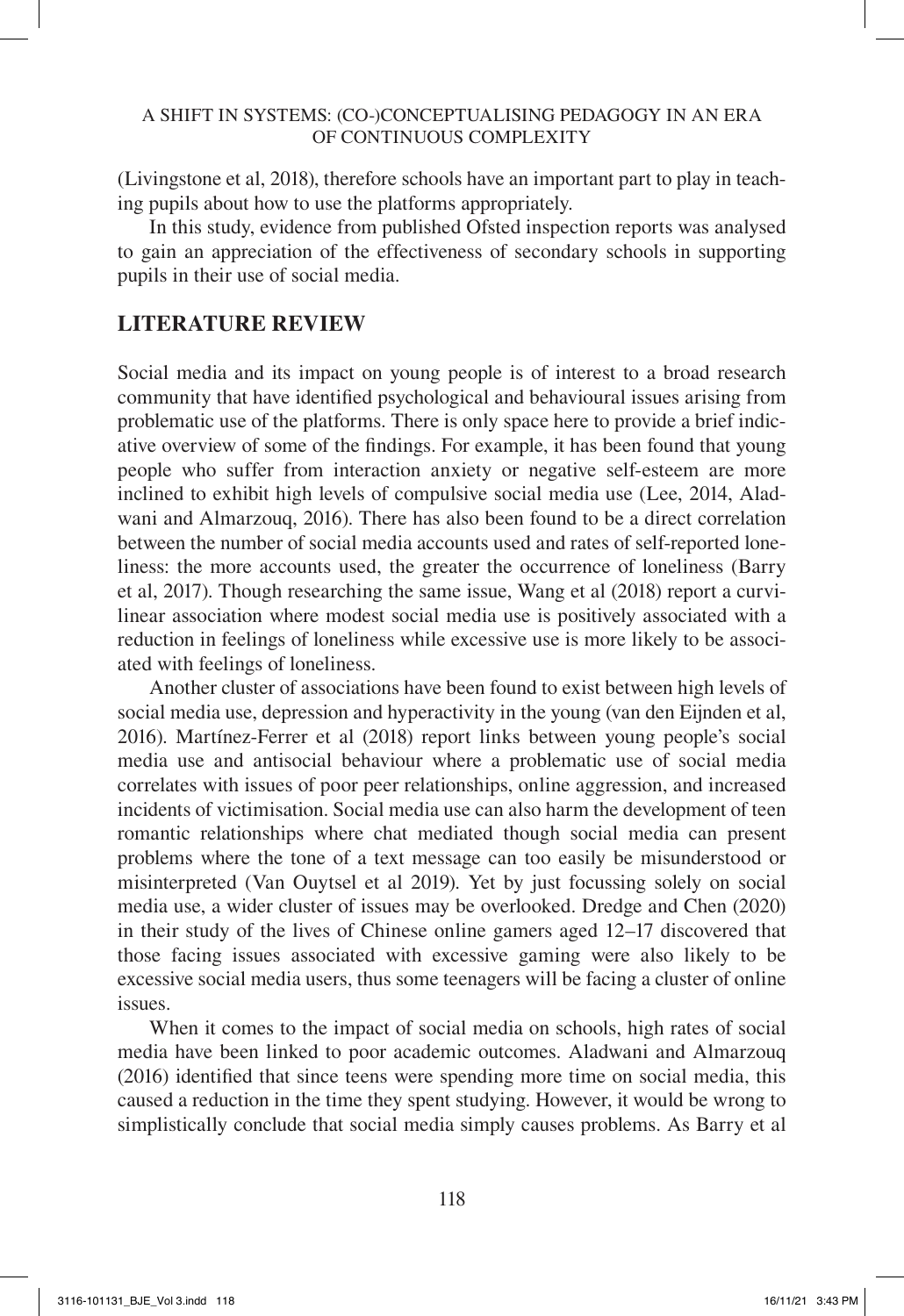(2017) reflect it is not always possible to understand the directionality of issues and using social media so it remains unclear whether social media contributes to problems or provides relief, perhaps both.

Not all the impacts on pupils are negative. In Israel, for example, WhatsApp is successfully used to provide a mutually beneficial connection between teachers and pupils away from the classroom (Hershkovitz and Forkosh-Baruch, 2019). While in the States, Gleason (2018) has identified new literacies arising in teenage Twitter users.

Problems associated with social media use are not only identified by professional researchers. Gray (2018), while studying the lives of pupils in the UK found that many of them reported that both parents and schools should be concerned about issues relating to social media use. Others concur Martínez-Ferrer et al (2018) see the need to teach pupils how to conduct healthy online communications with each other and López et al (2019) concludes that schools have a role in supporting pupils in their use of social media.

# **TEACHING ABOUT SOCIAL MEDIA**

English maintained schools (those schools whose funding comes directly from Local Authorities) teach a statutory National Curriculum which is published by the Department for Education (DfE) (Department for Education 2013:2). Other types of school, including Academies and Free Schools, do not have to teach the national curriculum, although in practice many will (Roberts, 2021). While the curriculum does not make specific mention of *social media,* a single paragraph in the Computing curriculum section outlines the expectation on schools regarding what pupils need to learn about e-safety. At Key Stages 3 and 4 (those aged 11–16 years),

## *Pupils should be taught to:*

*understand a range of ways to use technology safely, respectfully, responsibly and securely, including protecting their online identity and privacy; recognise inappropriate content, contact and conduct and know how to report concerns. (Department for Education 2013:2)*

Thus, the English curriculum is expecting schools to teach pupils aspects of netiquette and critical thinking concerning the management of their online privacy and safety. While this is a mandatory expectation, it is left to schools to devise the programmes of study and lesson plans that are most appropriate for their pupils.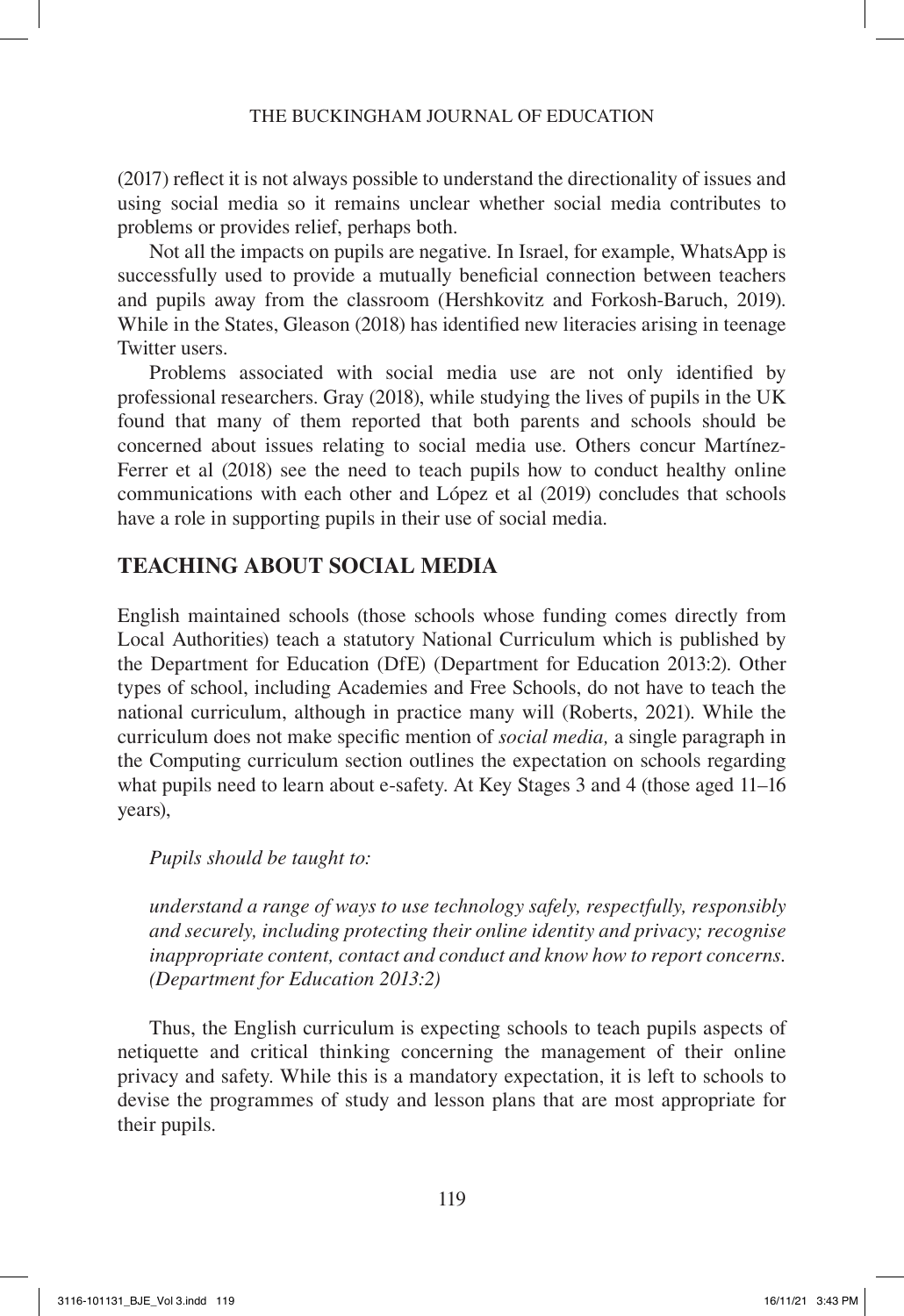This sparse curriculum statement has been clarified by an expert curriculum support group 'Computing At School' (CAS). In their teacher's guide it is explained that the clause means that pupils should understand; what constitutes safe practice; have a concept of their digital footprint; have an appreciation that their activities can be tracked online; and have an appreciation of the dangers associated with sexting, grooming and cyberbullying (Kemp, 2014). CAS makes no mention of social media, but it is up to schools to devise programmes of study which meet the needs of their pupils and it is fair to assume that many of these will incorporate the use of social media.

The only other curriculum area with a concern for online issues is Personal, Social, Health and Economic Education (PSHE). This is the only area of the curriculum without a statutory Programme of Study, for as the DfE guidance states,

*Schools should seek to use PSHE education to build, where appropriate, on the statutory content already outlined in the national curriculum, the basic school curriculum and in statutory guidance on: drug education, financial education, sex and relationship education and the importance of physical activity and diet for a healthy lifestyle. (Department for Education, 2020)*

Although there is no national curriculum for PSHE, The PSHE Association publishes materials and advice for schools. For Key Stage 3 (11–14-year-olds) there is just one paragraph identifying where schools should support pupils in their use of social media.

*Relationships - To recognise the portrayal and impact of sex in the media and social media (which might include music videos, advertising and sexual images shared between young people, the unrealistic portrayal of relationships and sex in pornography)*

> *Key Stage 3 Programme of Study (PSHE Association, 2017: Statement R23)*

So, social media is only referenced in relation to sex and relationships education. Teachers are encouraged to help pupils understand that portrayals of sex or sexuality seen in the media, including social media, can be unrealistic. The reference to social media is not about the safe use of the socio-technical tool, but rather about becoming critical of the messages it portrays. Further on in the guidance, it advises that Key Stage 4 pupils should be encouraged to see how social media is used within the context of being a source of news, views, and propaganda. Again, this is a reference to developing critical thinking in the pupils. The PSHE curriculum does not address issues of personal safety or best practice.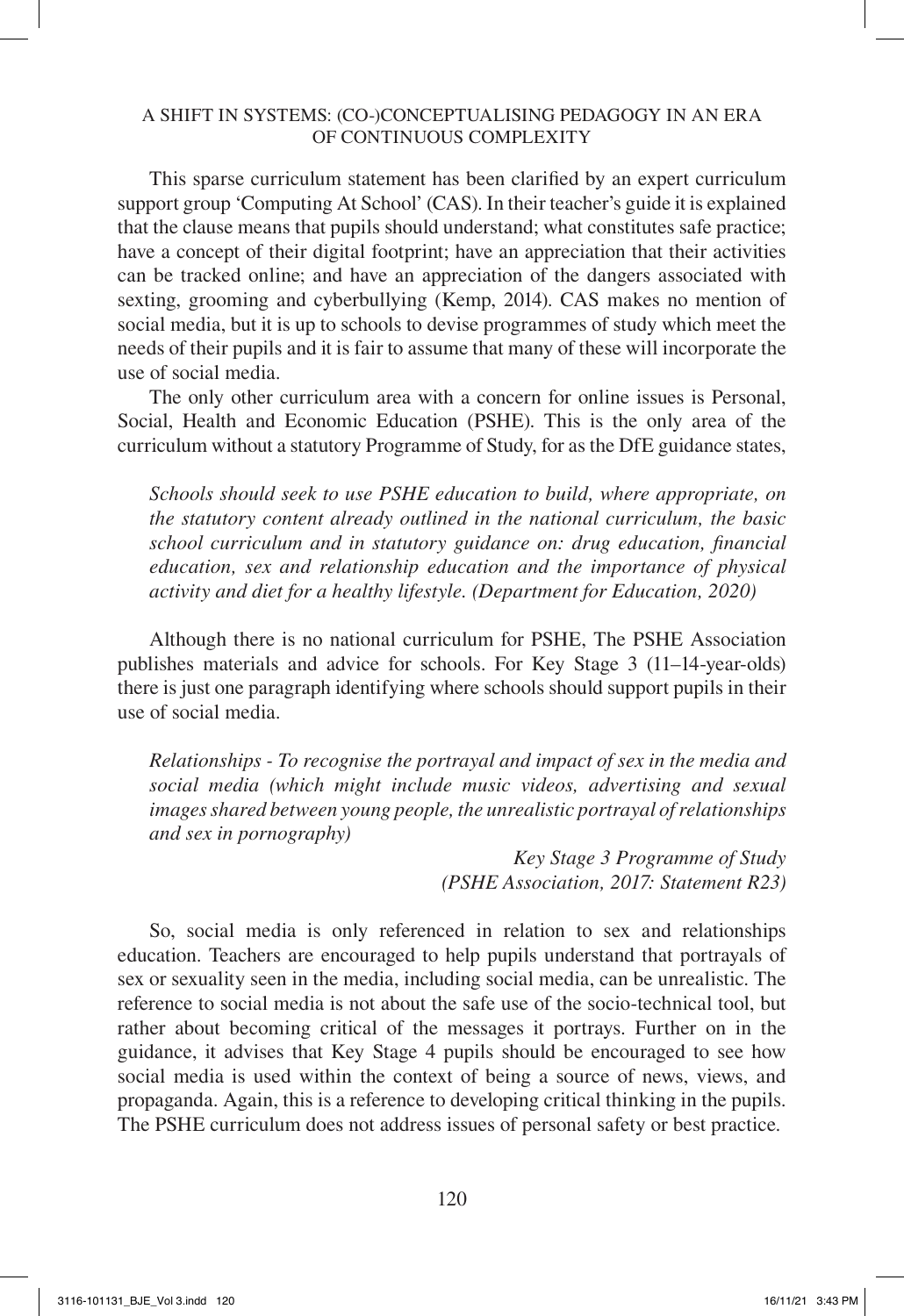There is an important document, which is not a curriculum document as such, which may have greater impact on what is taught about social media in secondary schools than those already reviewed. The DfE annually publishes statutory guidance for school leaders entitled 'Keeping children safe in education' (KCSiE). It is sent to schools regarding all aspects of how they are to safeguard pupils and how schools should work with other agencies. Safeguarding is the principle that adults working with children and young people have a responsibility to proactively ensure that they are kept safe from harm be it physical, emotional, or sexual. KCSiE makes direct reference to online safety.

*An effective approach to online safety empowers a school or college to protect and educate the whole school or college community in their use of technology and establishes mechanisms to identify, intervene in, and escalate any incident where appropriate.*

*The breadth of issues classified within online safety is considerable, but can be categorised into three areas of risk:*

*content: being exposed to illegal, inappropriate or harmful material; for example pornography, fake news, racist or radical and extremist views; contact: being subjected to harmful online interaction with other users; for example commercial advertising as well as adults posing as children or young adults; and*

*conduct: personal online behaviour that increases the likelihood of, or causes, harm; for example making, sending and receiving explicit images, or online bullying. (Department for Education, 2018a:93)*

This safeguarding document provides schools with more direct guidance about how to frame e-safety than the curriculum documents mentioned earlier. For this reason, it has become an essential document for schools not only because it lays out statutory responsibilities, but it also informs Ofsted, the school inspection body which has the responsibility of reporting on whether schools are meeting these safeguarding obligations.

## **SCHOOL INSPECTIONS**

The quality of education provided by state schools in England is evaluated and reported by Ofsted (the 'Office for Standards in Education, Children's Services and Skills'). The school's inspectorate is a non-ministerial department within government: remaining independent of government.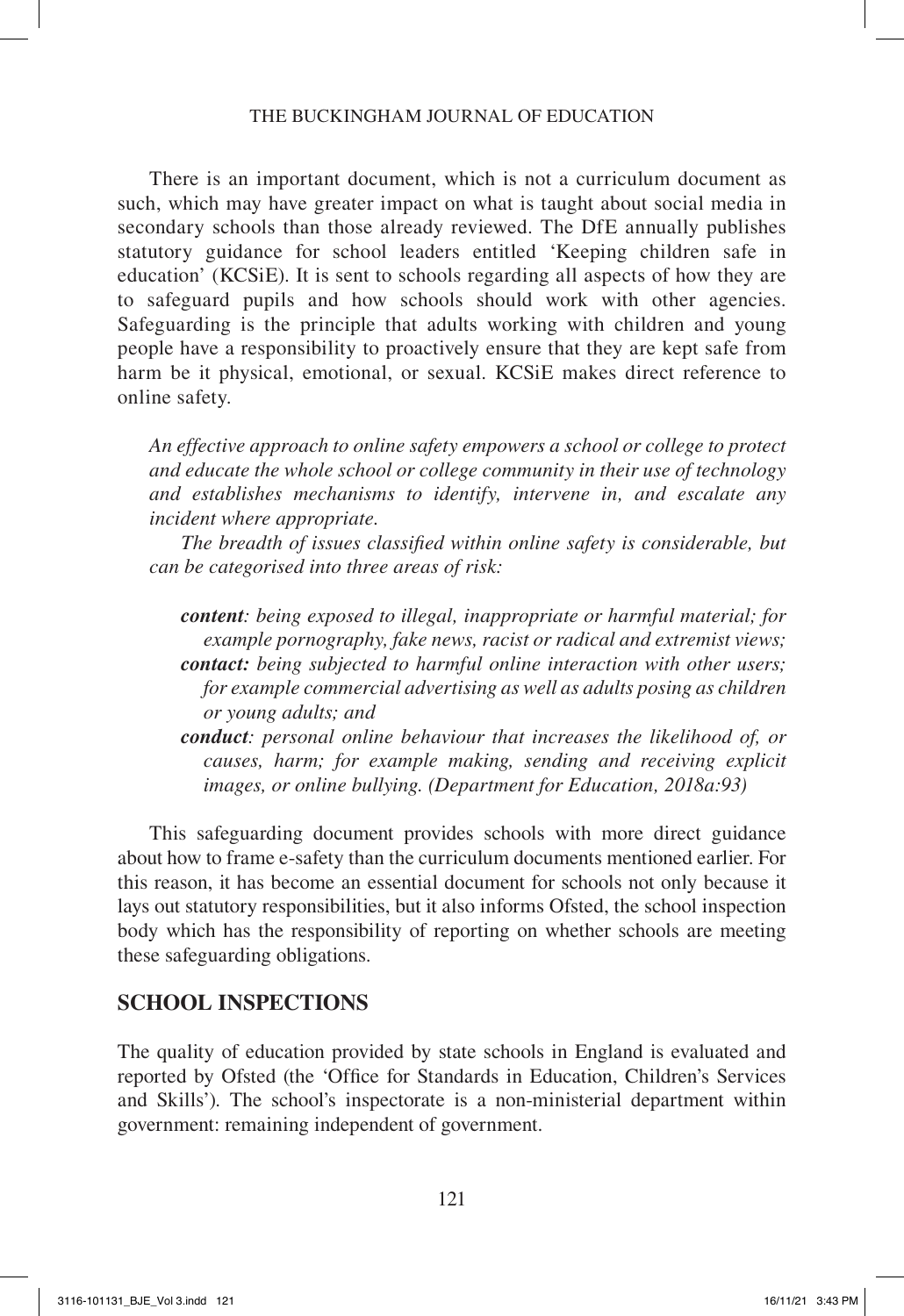*Whether reporting on an institution, assessing policy outcomes or advising government, we do so without fear or favour.*

*(Ofsted, 2017)*

Ofsted is an evidence-led organisation, such that every statement in an inspection report must be supported by evidence read, seen, or heard by Inspectors during an inspection visit.

*We will ensure that: All of our work is evidence-led*

*(Ofsted, n.d.).*

The organisation's work covers all aspects of education from early years to sixth forms, day schools, residential settings as well as secure units. While there is an emphasis on academic performance, pupil safeguarding is of equal importance.

*Inspectors will always take into account how well learners are helped and protected so that they are kept safe. Although inspectors will not provide a separate numerical grade for this important aspect of a provider's work, they will always make a written judgement under 'leadership and management' about whether the arrangements for safeguarding learners are effective.*

*(Ofsted 2019:5)*

In the Introduction to Ofsted 2018 Annual Report, Amanda Spielman Her Majesty's Chief Inspector for Schools wrote:

*…our aim is to be a force for improvement. As Chief Inspector I am entirely committed to supporting improvement and raising standards for children and learners, regardless of their circumstances or where they live in the country. In this report, as in other aspects of our work, I aim to recognise success but also to direct attention to areas where improvement is needed.*

*(Ofsted 2018)*

In this way, Ofsted makes pupil safeguarding a key focus for schools, alongside the drive to raise academic standards.

A school inspection generally takes place every four years. Schools receive less than 24 hours notice of the arrival of an inspection team (Ofsted, 2021). The Inspector's role is to ensure that schools meet a minimum standard in all aspects of their work and in addition, write a report of the inspection which includes an overall grade for the school against a four-point scale: 1 – Outstanding, 2 – Good, 3 – Requires Improvement, or 4 – Inadequate (Ofsted, 2021). Most English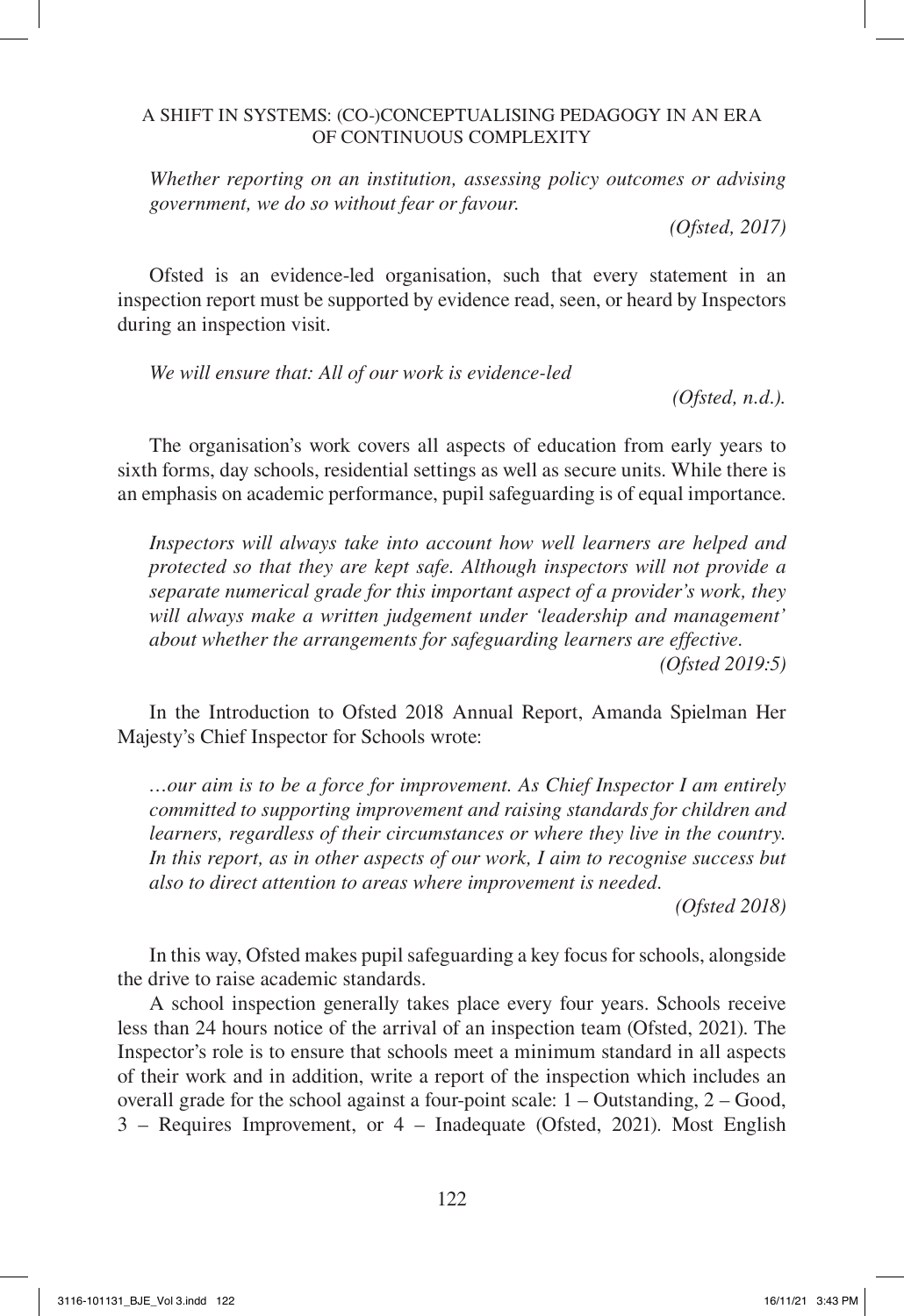secondary schools are graded 'Good' or better. However, an otherwise 'outstanding' or 'good' school can be graded 'inadequate' if any fundamental aspect of their pupil *safeguarding* is found to be deficient.

*When safeguarding is ineffective, this is likely to lead to an inadequate leadership and management judgement. However, there may be circumstances when it is appropriate to judge a setting as requires improvement, rather than inadequate, if there are minor weaknesses in safeguarding arrangements that are easy to put right and do not leave children either being harmed or at risk of harm.*

*(Ofsted, 2019: Paragraph 269)*

As such, safeguarding is a limiting judgement for unless the school's safeguarding measures are secure, it will not be judged to be good or better. Therefore, schools do well to pay close attention to the KCSIE publication which explicitly outlines schools' safeguarding responsibilities which includes educating young people about the risks and dangers associated with being online in terms of content, contact and conduct.

It is worthy of note that there are just two specific uses of the term social media within KCSiE. One is concerning staff behaviour,

*A staff behaviour policy (sometimes called the code of conduct) which should, amongst other things, include: acceptable use of technologies, staff/pupil relationships and communications including the use of social media.*

*(Department for Education 2021:19)*

and the other concerns child sexual exploitation.

*…[child sexual exploitation] may occur without the child or young person's immediate knowledge (e.g. through others copying videos or images they have created and posted on social media).*

*(Department for Education, 2021:84)*

Inspection reports are sent to parents and local press outlets and as such receiving a favourable inspection report is an important motivation for schools in terms of their local reputation and consequent ability to attract or retain pupils. Thus, schools have successful inspection outcomes when there is effective teaching alongside close attention to statutory documents such as KCSiE. Yet Ofsted's considerable impact on school leadership is a concern for some who feel Ofsted has a disproportionate influence on the curriculum,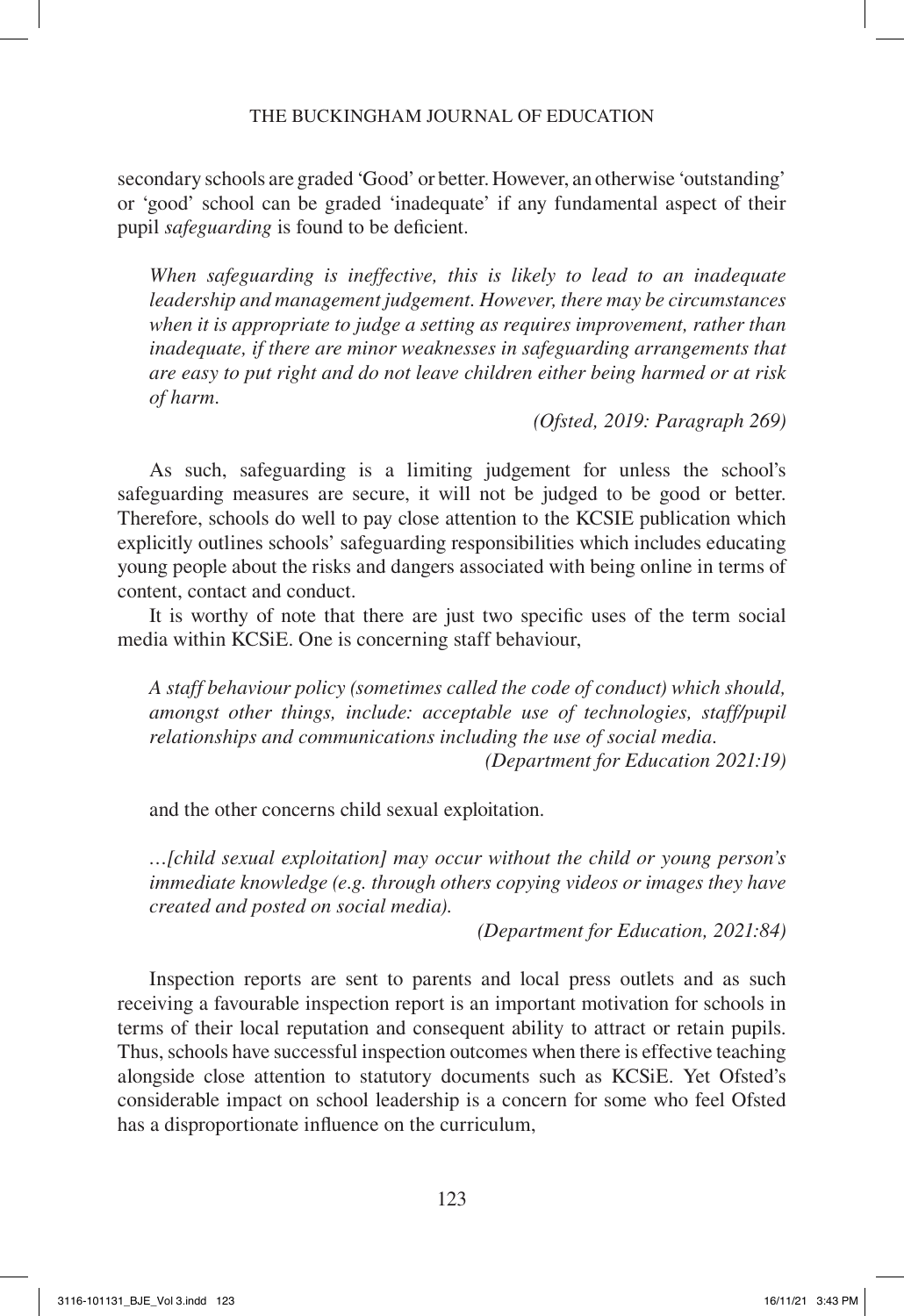*… Ofsted's agenda, as detailed in their framework for inspection was, to some extent, driving the response to policy; if it was valued, and was to be judged by Ofsted, then it would be valued by the school.*

*(Perryman et al, 2017:154)*

So, it is fair to assume that schools will teach their pupils about how to keep themselves safe online and this is likely to include reference to the use of social media. To understand what Ofsted reports say about social media literacy, a piece of documentary research was completed which accessed the most recent Ofsted report for every secondary school in England. This was done to identify how or indeed whether social media was referenced. The analysis included the process of content analysis.

## **METHODOLOGY**

In the early years of Ofsted's existence when there were only a few inspection reports, it was feasible for a researcher to manually read all of them (Bokhove and Sims, 2020). Today, with many thousands of reports in the archive, an automated process is crucial. Thus, a process of computer-mediated web scraping, supported by a manual text analysis resulted in the coding and analysis of the inspection reports.



**Figure 1: Screen shot of a school's inspection report page**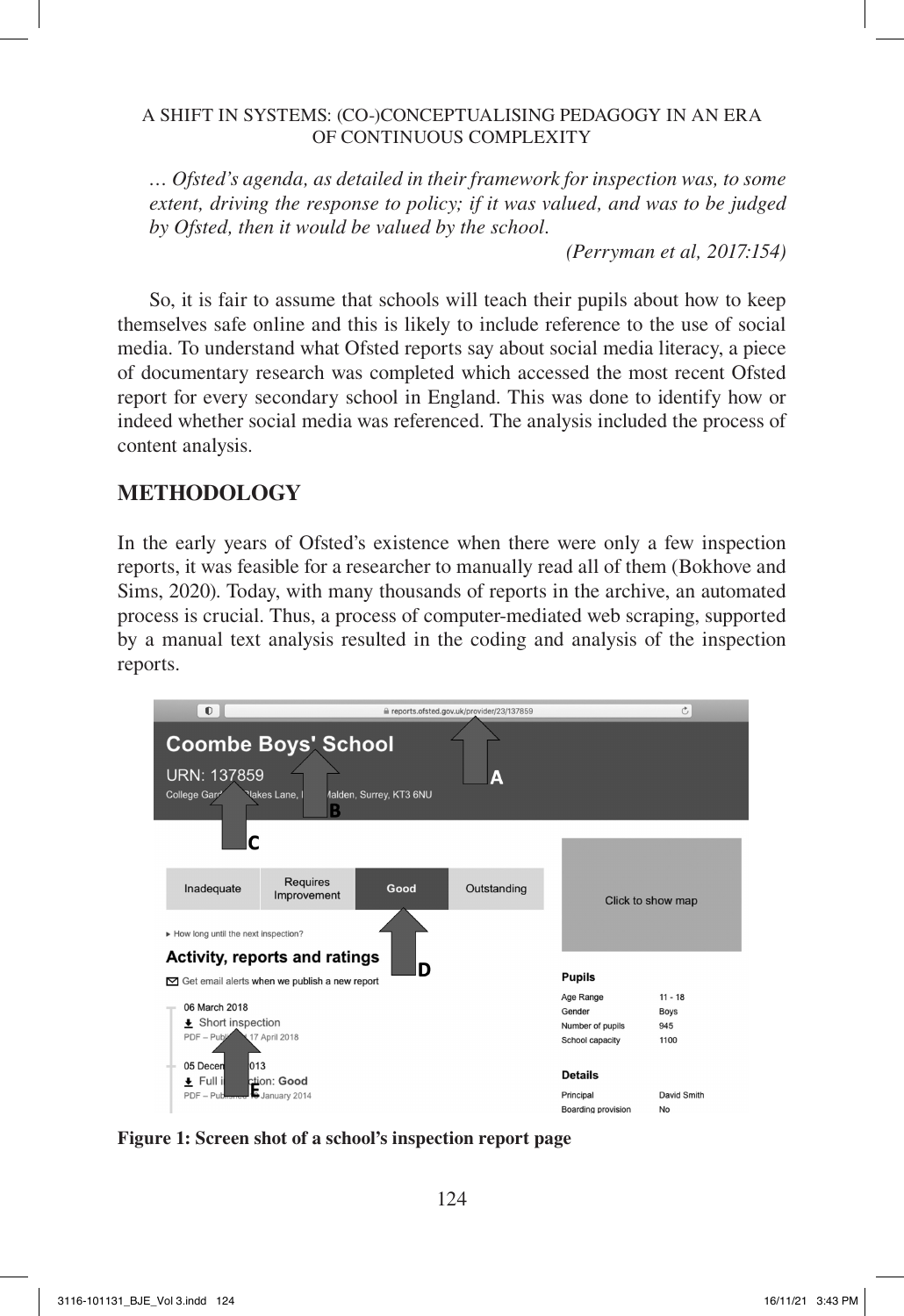All school inspection reports are published on the Ofsted web portal. Manually locating and downloading the most recent report for each school would have been excessively time-consuming, consequently an automated approach was achieved by using a Google Chrome browser extension called Web Scraper (http:// webscraper.io). This software was developed to visit websites and extract data automatically and systematically. The retrieved data is saved to a csv file. The documents are arranged in folders that groups reports for similar institutions. For example, primary school reports are stored in a folder with the provider identifier 21. Secondary reports have the identifier 23.

**Figure 1** shows an example of a secondary school homepage captured from the Ofsted website. Each school's homepage contains the same information within a common layout. It is this regular structure that makes it possible to 'scrape' the site for information about every school. Web Scraper was configured to gather the following data.

- A: the URL https://reports.ofsted.gov.uk/provider/23/137859. The folder 23 indicates that the report is regarding a secondary school and the 137859 identifier is the schools Unique Reference Number (URN). Every school has a URN which allows differentiation between school sharing the same name.
- B: the name of the school,
- C: the school's URN,
- D: the current Ofsted grading and
- E: the URL for most recent report. This was needed since the reports are actually located away from the front page in a different area of the portal. In this example, the 6 March 2018 short inspection report has the URL https://files.api.ofsted.gov.uk/v1/file/2767301. The



**Figure 2: Data scraped by webscraper.io for Coombe Boys' School**

The full csv file lists every school along with the URLs locating their reports. With this information, the next step was to download the reports. This was achieved using another Google Chrome extension, 'Simple mass downloader'. When presented with the csv list of locations from the column 'url-href' it took less than thirty minutes for the extension to locate and download a total of 2378 inspection reports.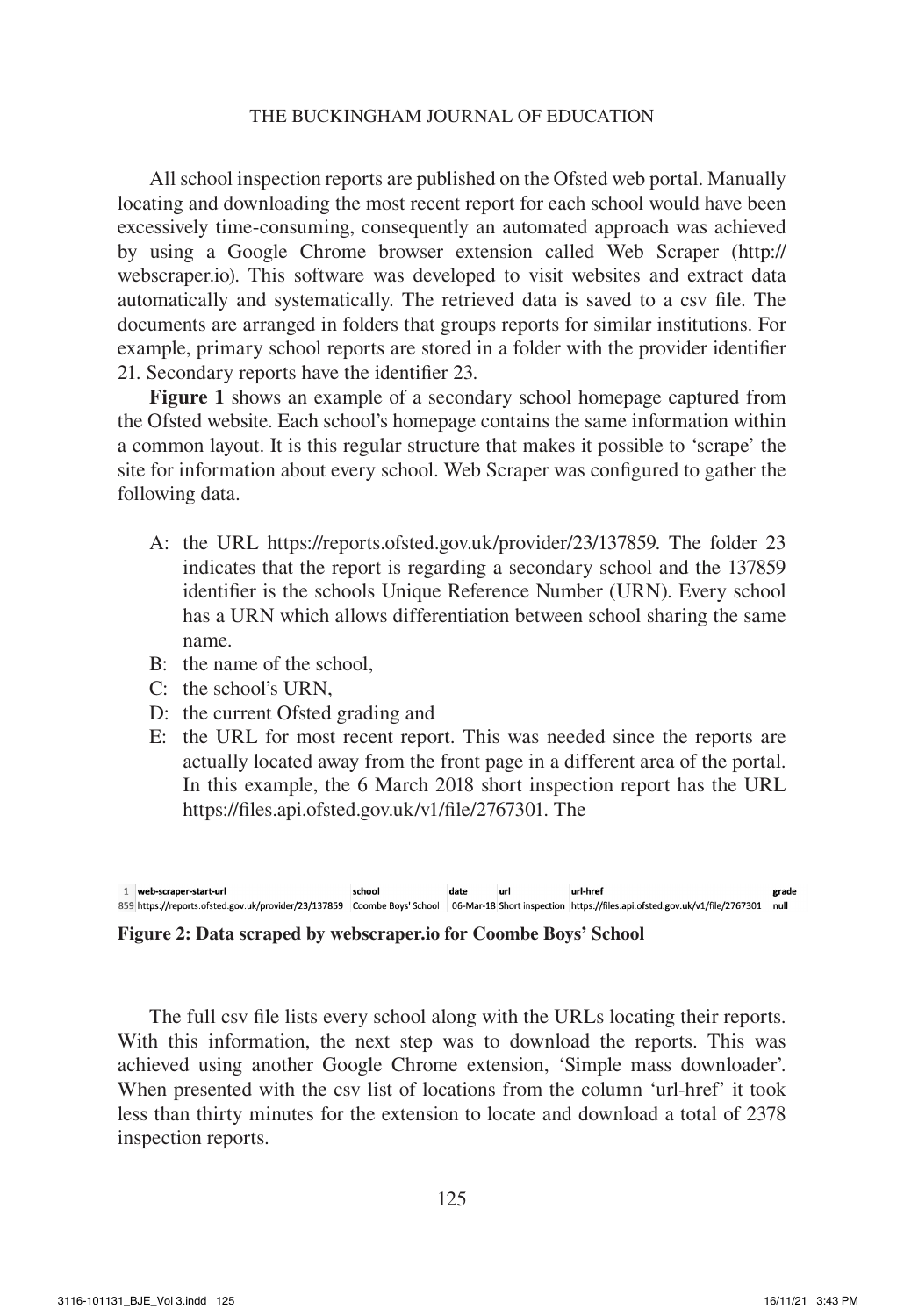# **PROCESSING THE REPORTS**

Next, the reports were imported into qualitative data analysis software SQR NVivo<sup>1</sup>. A list of keywords and phrases which might be seen in the inspection reports referencing social media was drawn up. The list included terms such as 'social media' and 'social network' along with platform names such as 'Facebook', 'Twitter', 'TikTok', etc. All the keywords and phrases were applied simultaneously in a search of the 2378 reports. The search returned 317 reports (13% of the total). This suggests that approximately one in ten Ofsted secondary school reports make some reference to social media. Having gathered this subset, the final stage of data gathering was to read and manually code the comments in NVivo. Some champion a fully automated process of text-mining which includes automated sentiment analysis to determine the emphasis of the comments (Bokhove and Sims, 2020), however with just over 300 reports to read, it was seen to be a manageable workload to complete this processes manually. NVivo not only identified the reports which include any of the keywords, but it also highlights where in the text they are used which makes the reading and analysis of the data a fairly quick process.

# **FINDINGS FROM THE NVIVO ANALYSIS**

Each school is represented by one report published between 2012 and 2019 (see Figure 3). The web scraping took place in March 2019, which accounts for the low number of reports published that year. The seven 2019 reports were published following January 2019 inspections. This demonstrates the four to six-week interval between an inspection and the publication of a report on the Ofsted website. Four schools appeared not to have been inspected since 2012.

The reports referencing social media come from schools with inspection judgements across the continuum: Outstanding to Inadequate. The proportion of each judgement does not match the national distribution. Figure 4 reveals that while 23% of all English secondary schools are graded 'Outstanding', only 15% of the social media sample had that rating. However, the proportion of 'Good' schools exceeded the national proportion by 10%. Schools 'Requiring Improvement' were 2% below and schools rated 'Inadequate' were 7% below the national proportions.

<sup>1</sup> *NVivo*. Burlington, USA: SQR International Pty 1999–2021. Available at: https://www. qsrinternational.com/nvivo-qualitative-data-analysis-software/home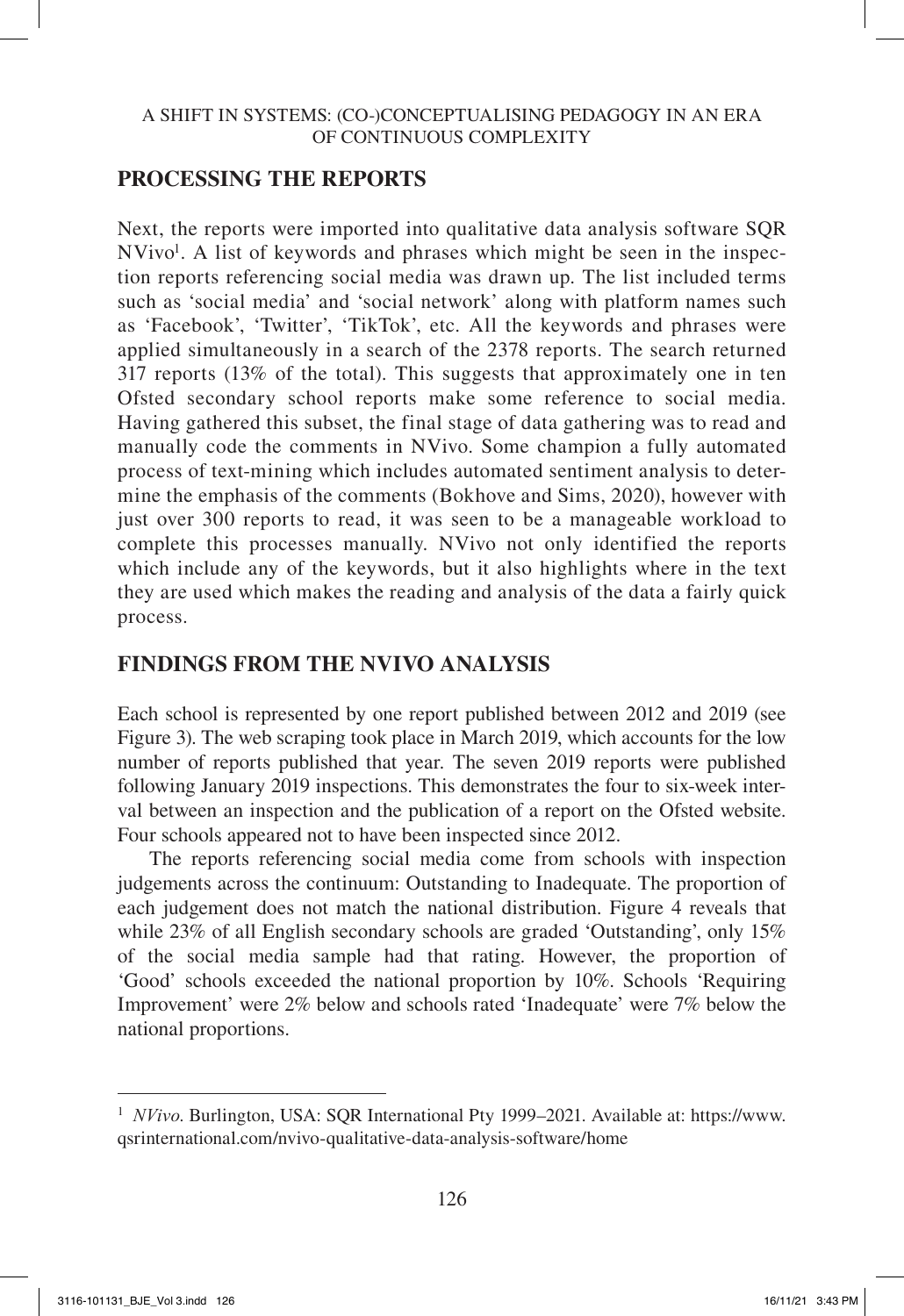

**Figure 3: The Year of Publication for each Ofsted Report in the research sample**

| <b>Research Sample</b>         |               | <b>All Secondary Schools</b><br>2017/18 |                                |      |
|--------------------------------|---------------|-----------------------------------------|--------------------------------|------|
| <b>Judgement</b>               | <b>Number</b> | $\frac{0}{0}$                           | <b>Judgement</b>               | $\%$ |
| Outstanding                    | 55            | 15%                                     | Outstanding                    | 22%  |
| Good                           | 241           | 65%                                     | Good                           | 53%  |
| <b>Requires</b><br>Improvement | 60            | 16%                                     | <b>Requires</b><br>Improvement | 17%  |
| Inadequate                     | 5             | 1%                                      | Inadequate                     | 8%   |
| Other                          | 8             | 2%                                      |                                |      |

| <b>All Secondary Schools</b><br>2017/18 |     |  |
|-----------------------------------------|-----|--|
| <b>Judgement</b>                        | %   |  |
| Outstanding                             | 22% |  |
| Good                                    | 53% |  |
| Requires<br>Improvement                 | 17% |  |
| Inadequate                              | 8%  |  |

**Figure 4: The overall judgements from the sample of secondary schools (left) with the proportion of judgements from secondary schools in England in 2017/18 (right) Source: Ofsted, 2018:41**

## **WHERE DO PUPILS LEARN ABOUT SOCIAL MEDIA?**

Some of the reports identified where pupils gained their understanding of social media. This is summarised in figure 5. Not every mention of social media in the reports are linked with a lesson or curriculum area. Where a subject area is mentioned, PSHE lessons, assemblies and tutor times are the most common opportunities for learning about social media. The 25% of "unnamed" occasions are when generic terms such as "teaching", "lessons" or "learn" were used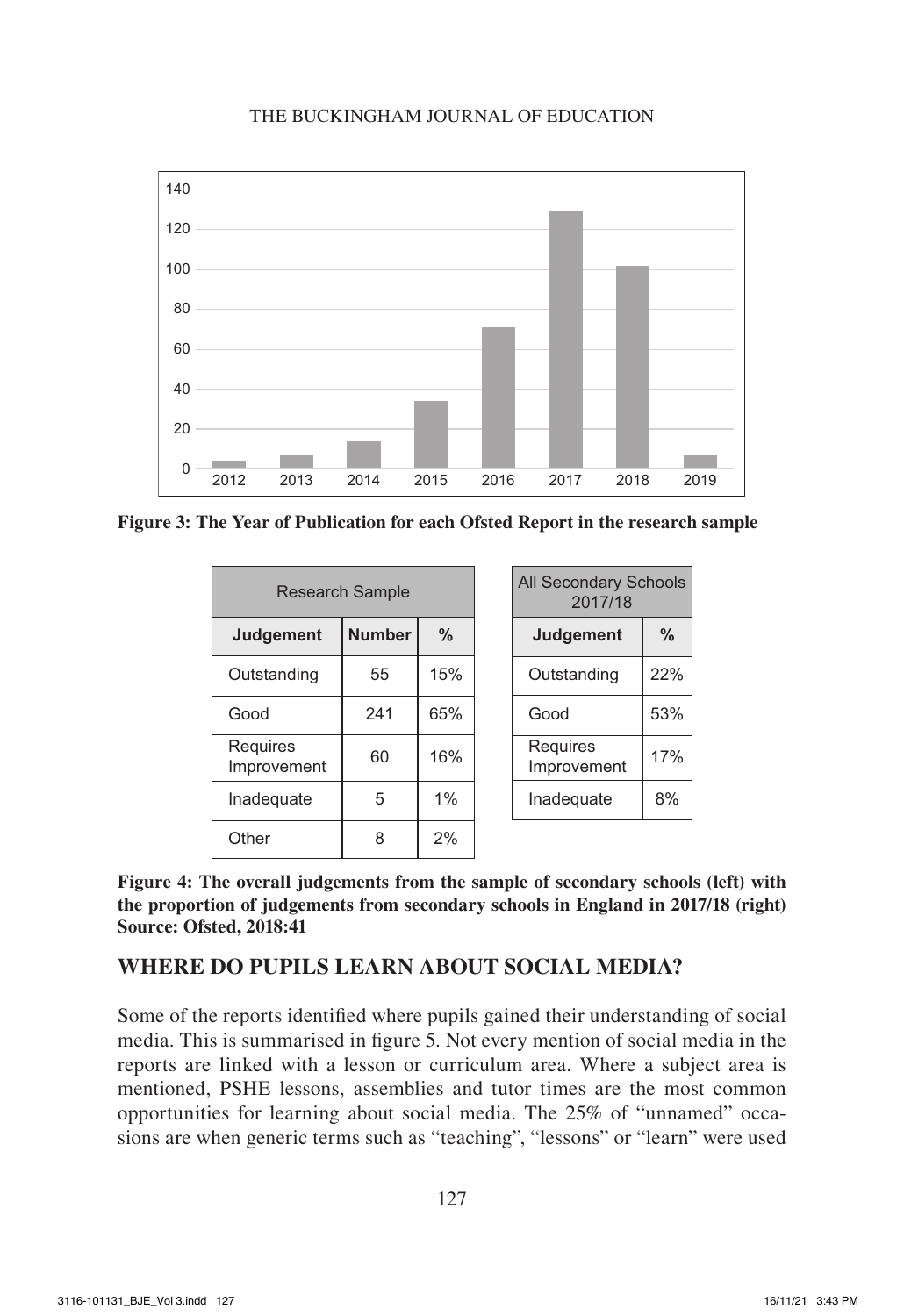when attributing the pupil's knowledge or understanding to the efforts of the school but without identifying a particular subject where they have gained the knowledge.

It is worth noting how rarely Ofsted attribute learning about social media to ICT or computing lessons. Thus, while online safety and the teaching about appropriate online behaviour is explicitly mentioned in the Key Stage 3 Programme of study for computing, schools are not required to teach these themes in computing lessons. Schools make a professional judgement about when and how these ideas are taught. It appears that most schools believe that school PSHE lessons, school assemblies and class tutor times are the appropriate occasions for pupils to encounter this sort of teaching.

| <b>Name</b>          | <b>References</b> | $\%$  |
|----------------------|-------------------|-------|
| <b>Assemblies</b>    | 52                | 23%   |
| Curriculum           | 20                | 9%    |
| Drama productions    |                   | $0\%$ |
| <b>ICT</b>           | 5                 | 2%    |
| Pastoral             | 2                 | $1\%$ |
| <b>PSHE</b>          | 56                | 25%   |
| <b>Tutor session</b> | 31                | 14%   |
| Unnamed              | 57                | 25%   |

**Figure 5: The curriculum areas Ofsted reports indicate where learning about social media occurs**

## **HOW SOCIAL MEDIA IS REFERENCED WITHIN THE REPORTS**

In addition to noting where in the curriculum social media is mentioned, and the topics discussed, a simple code capturing whether the social media comment referenced a positive, negative, or neutral experience. When reviewed most examples of social media referenced in reports was in positive terms concerning the work of the school or the knowledge and behaviour of pupils, see figure 6. Keeping themselves safe online while using social media was something the pupils knew about, could describe, and explain. It was rare for social media to be mentioned in negative terms.

Table 6 is best elucidated through exemplars. Negative comments were made where social media was found to be contributing to a negative aspect of school life.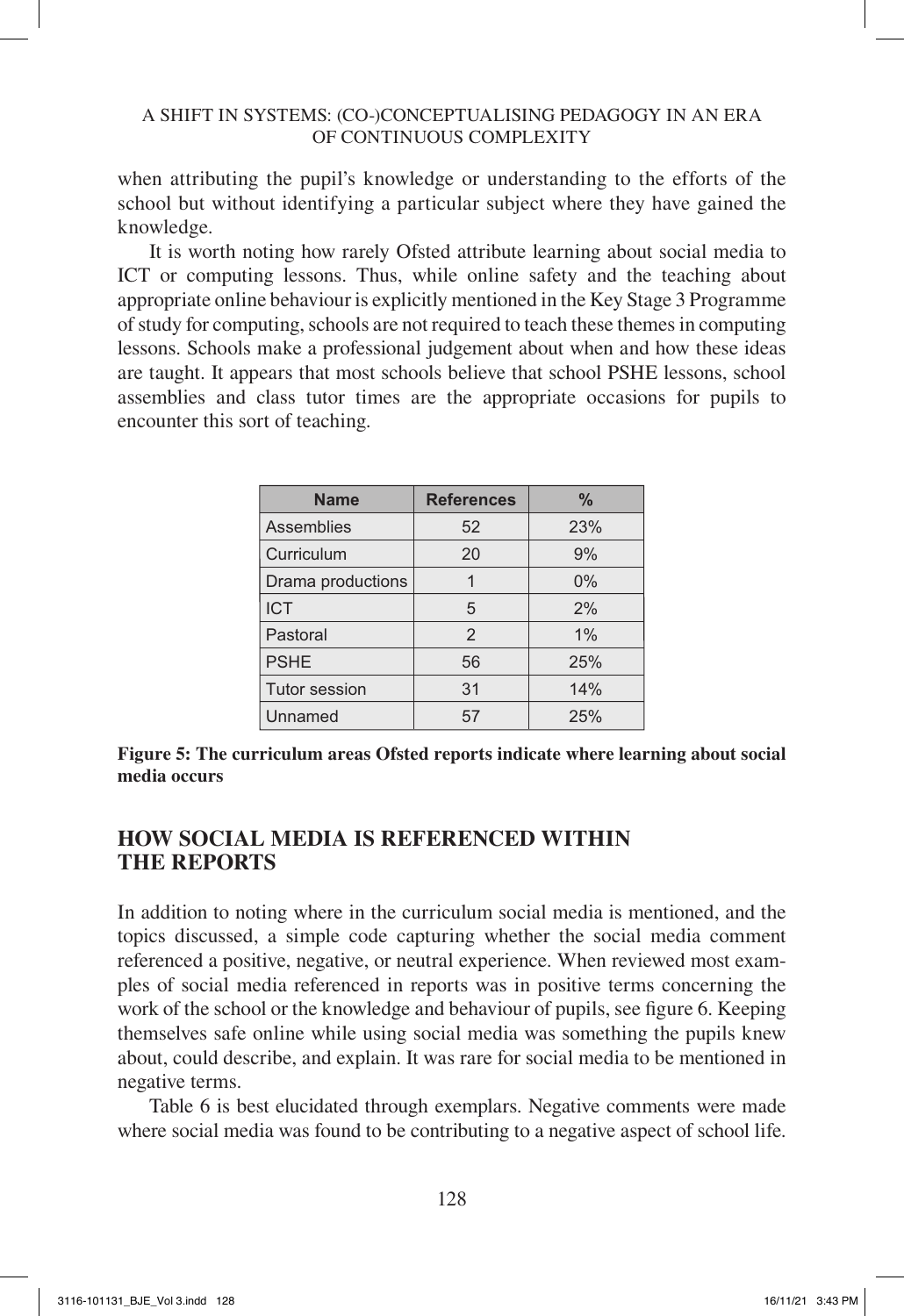| <b>Array of comments</b> | Number | ℀     |
|--------------------------|--------|-------|
| Positive comments        | 642    | 97%   |
| Neutral comments         | 10     | 2%    |
| Negative comments        | 8      | $1\%$ |

**Figure 6: Positive, neutral, and negative comments relating to social media from the Inspection Reports sample**

*Parents and some pupils did state that sometimes poor behaviour and bullying occurred outside lessons, often associated with social media.*

*South east England secondary school Ofsted Report (2017) Ofsted judgement: Requires improvement*

Negative comments also included occasions where adults are making poor use of social media and this is having a negative impact upon the school.

Some parents have formed a group which initially campaigned for the reinstatement *of the previous headteacher. This group is now vocal in raising its concerns about the school. Their concerns include some issues identified by inspectors and referred to in this report. However, the group's extensive use of social media means that it is often impossible or inappropriate for the school to respond.*

*North east England secondary school Ofsted Report (2018) Ofsted judgement: Inadequate*

Neutral comments are where social media is mentioned, but in terms that are neither positive nor negative. The following remnant of a longer sentence concludes a section about a 6th form provision.

*…[the pupils] also learn about health screening and consider issues such as driving safety and social media.*

*Southern England secondary school Ofsted Report (2016) Ofsted judgement: Good*

The positive comments, which are numerous, appear in many forms. The most common positive phrase was used in association with the pupil's knowledge about how to 'keep themselves safe' or having 'awareness of the risks' associated with social media.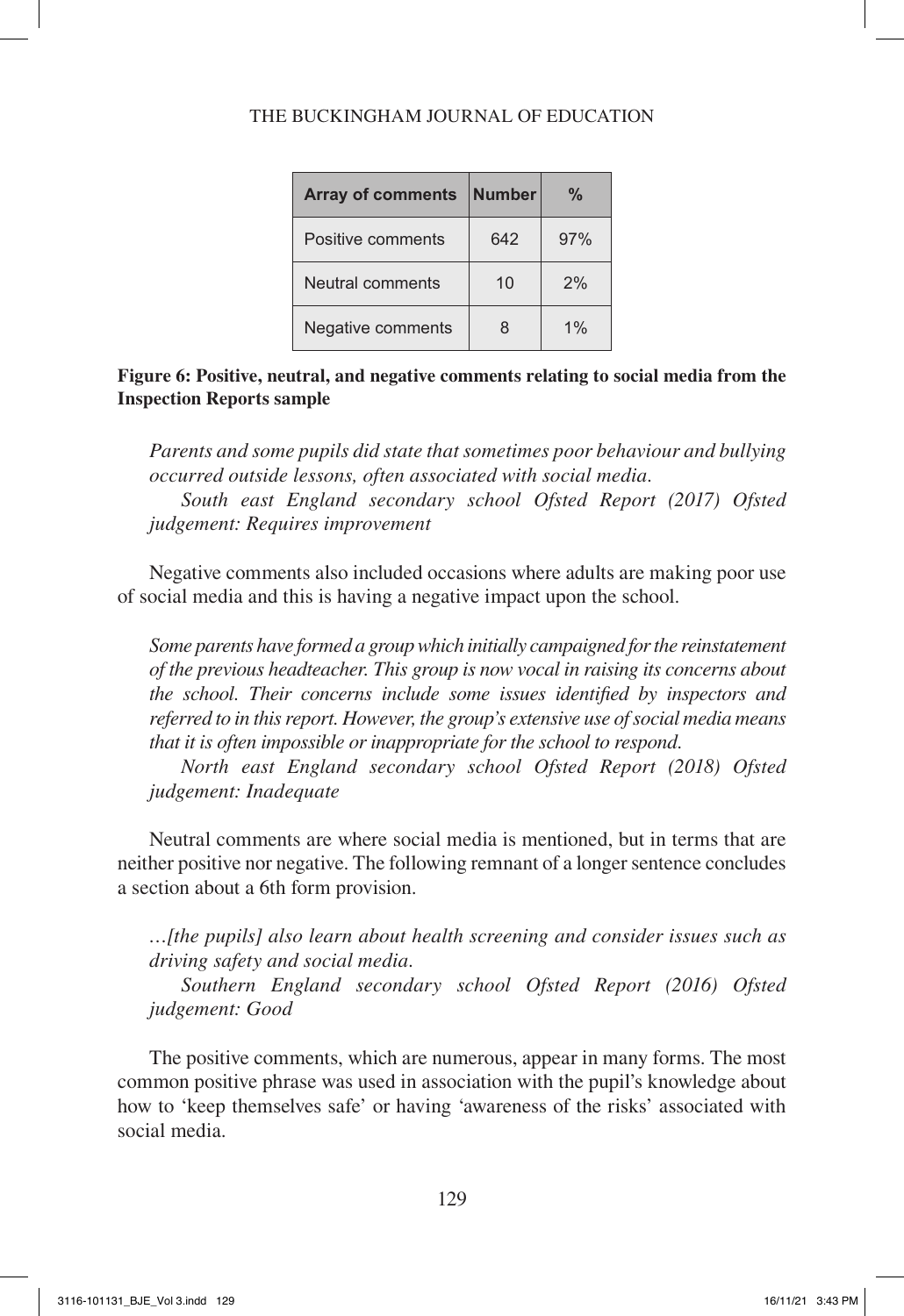*Pupils are aware of dangers such as knife crime and the risks associated with using social media. They know how to keep themselves safe.*

*London secondary school Ofsted Report (2018) Ofsted judgement: Requires Improvement*

*You make sure that pupils understand the potential risks and dangers associated with, for example, substance misuse and the use of social media, through careers, personal, social and health education lessons and assemblies. Midlands secondary school Ofsted Report (2016) Ofsted judgement: Good*

Sometimes the term social media is included in a complex paragraph whose purpose appears to be bringing together several diverse unconnected themes.

*Both form time and personal, social and health education lessons provide good opportunities for learning about broader topical issues including fundamental British values, staying healthy and keeping safe using social media.*

*Outer London secondary school Ofsted Report (2018) Ofsted judgement: Good*

*The students articulate an excellent understanding of different types of safe and unsafe practices and clearly know what to do in order to protect themselves, including when using social media networking and using the internet in different situations.*

*Midlands secondary school Ofsted Report (2014) Ofsted judgement: Outstanding*

*Pupils report that they feel safe, well cared for and know which staff to speak*  to if they have a concern. They are knowledgeable about the pitfalls of social *media and how to stay safe. The school's surveys of pupils show that the vast majority are positive about the school and the work of the specialist staff who support them. Outer London secondary school Ofsted Report (2016) Ofsted judgement: Good*

The final part of this analysis considered the themes mentioned by Ofsted in relation to social media. Fifty-four separate codes were generated to capture the range of positive comments. The ten most used codes are shown in Figure 7. Together these represent 80% of the positive codes.

Figure 7 demonstrates that most comments are about pupil knowledge of safety and their management of risks while using social media. Just under 10%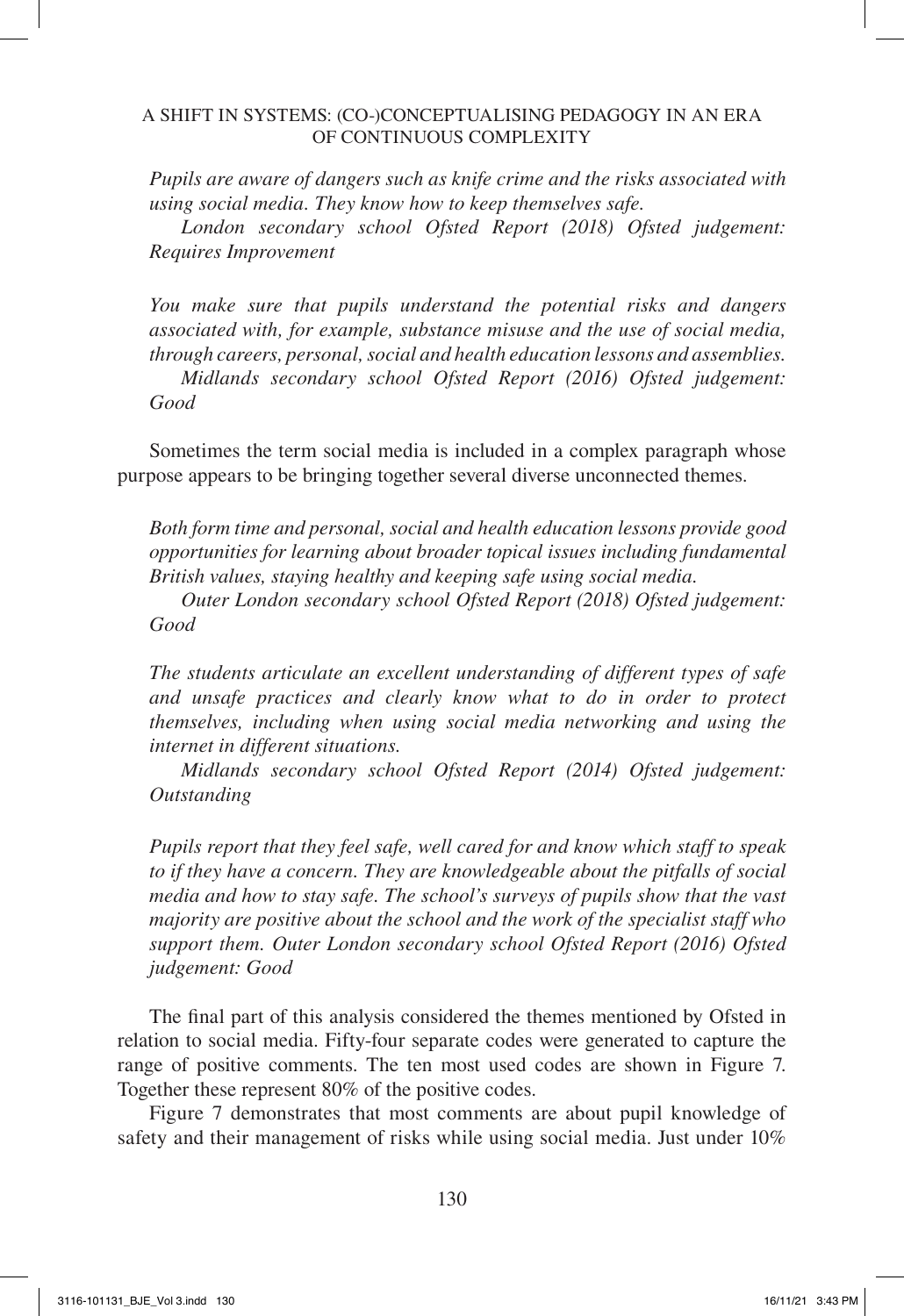| <b>Name</b>          | <b>Mentions</b> | $\frac{0}{0}$ |
|----------------------|-----------------|---------------|
| How to stay safe     | 197             | 31%           |
| Knowledge of risks   | 103             | 16%           |
| Awareness of dangers | 92              | 14%           |
| Cyberbullying        | 26              | 4%            |
| E-safety             | 25              | 4%            |
| Staff impact         | 17              | 3%            |
| Visitor knowledge    | 15              | 2%            |
| Staff knowledge      | 14              | 2%            |
| School Leaders stong | 13              | 2%            |
| Sexting              | 11              | 2%            |

## **Figure 7: The Top 10 Positive Codes**

of the positive comments relate to adults displaying knowledge or skills in support of the pupils and 2% relate to a specific negative behaviour that has inherent risks for pupils, for example, sexting. Sexting is a topic of concern mentioned in KCSiE.

## **DISCUSSION**

An initial reflection on this data would suggest that schools are highly effective in safeguarding pupils in relation to their use of social media. There is no evidence from the analysis that would raise any alarm regarding pupils' knowledge and skills when using the platforms. Rather, Ofsted has consistently gathered evidence where pupils demonstrate expertise or articulate the issues associated with social media use. This conclusion is supported by research conducted by Ofcom (the body with responsibility for the regulation of UK broadcasting and telecommunications) who in their annual survey of children's attitudes found 97% of secondary children reporting that they have been taught about internet safety (Ofcom, 2019). So, teaching about the topic is commonplace and pupils are proving capable of reflecting and recalling key ideas.

Furthermore, content analysis of the language used in the reports, identifies that 60% of the positive comments about social media refer to 'risks', 'dangers' and the 'understanding how to keep yourself safe'. This suggests that Ofsted's focus is on the safeguarding agenda, rather than the broader curriculum since none of the comments report pupils explaining about: a respectful use of social media, identity and privacy management, a discussion about the portrayal of sexuality, or critical thinking around the use of social media as a source of news and information. These are the themes, seen earlier, which are in the subject curriculum guidance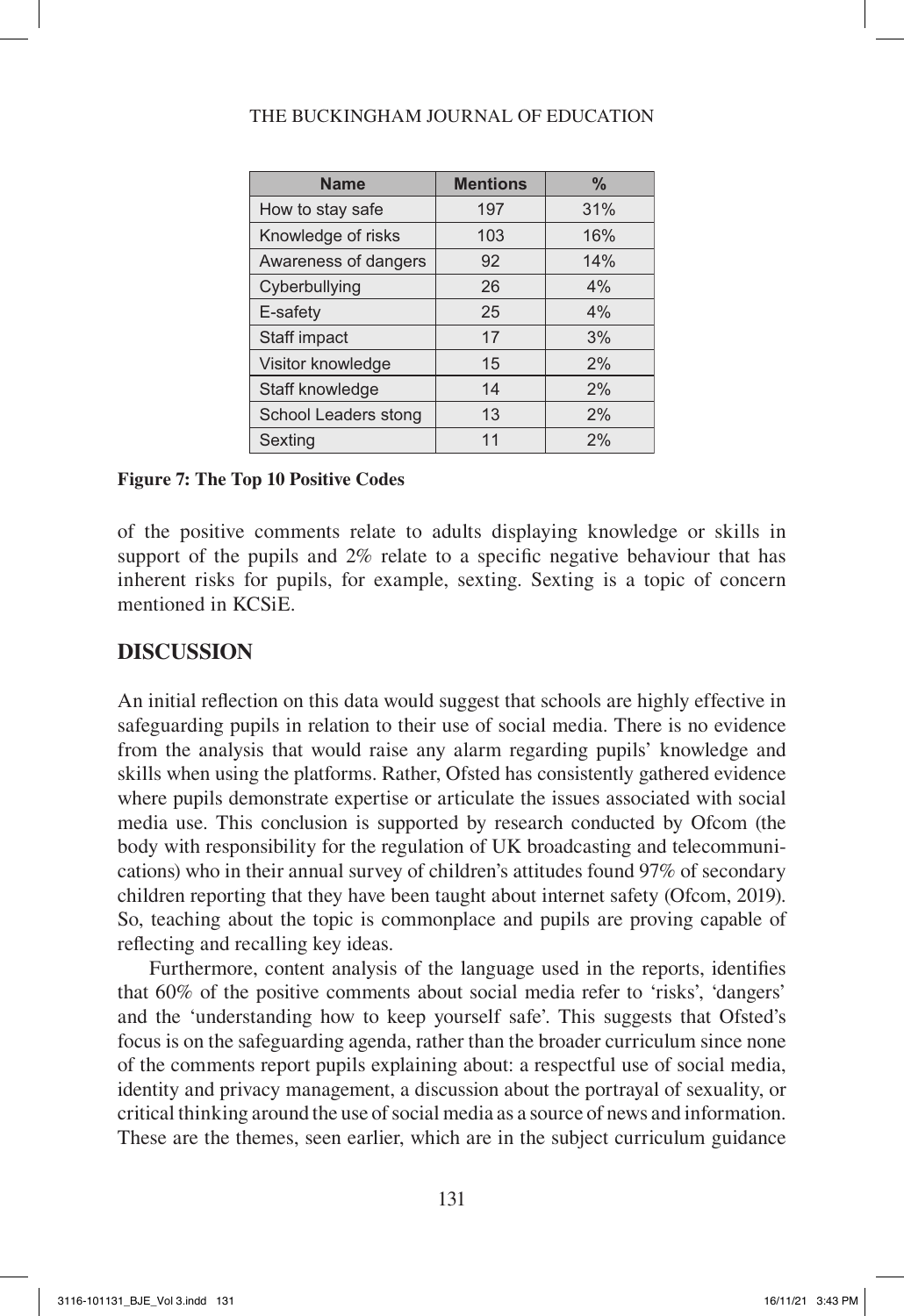for computing and PSHE. Schools may well be teaching these themes, and doing so creatively and effectively, but Ofsted has not reported on it.

An earlier study from Davidson and Martellozzo (2013), also concluded that UK teenagers have good levels of knowledge about how to keep themselves safe online. However, they caution:

*…although most young people are knowledgeable about the risks that they may encounter online, many of them do not take preventative steps. Davidson and Martellozzo (2013:1469)*

This leads to the suggestion that pupil knowledge about the risks, dangers of being online does not automatically translate into changed personal behaviour. A 2020 study entitled 'Children's Media Lives' reported from children: ongoing issues of cyberbullying, risky behaviours where social media privacy setting are changed to 'public' in order to gain followers, and a contradiction where children report saying that they would tell adults if they see anything online which makes them feel uncomfortable while acknowledging that they do not do this in practice (Ofcom, 2020).

## **CONCLUSION**

For understandable reasons, the study of social media is not especially high on Ofsted's agenda. The organisation has a remit which encompasses a wide range of curriculum and safeguarding issues. However, what this research suggests is that while children are generally knowledgeable and able to provide good answers to sensible questions about their online safety, there may be a gap between knowledge and practice. The challenge for schools, and possibly Ofsted, is to be aware of that disconnect, so that teaching in this area can become transformational.

## **REFERENCES**

- Aladwani AM and Almarzouq M (2016) Understanding compulsive social media use: The premise of complementing self-conceptions mismatch with technology. *Computers in Human Behavior* 60: 575–581.
- Barry CT, Sidoti CL, Briggs SM, Reiter SR and Lindsey RA (2017) Adolescent social media use and mental health from adolescent and parent perspectives. *Journal of Adolescence* 61: 1–11.
- Bokhove C and Sims S (2020) Demonstrating the potential of text mining for analyzing school inspection reports: a sentiment analysis of 17,000 Ofsted documents. *International Journal of Research & Method in Education*.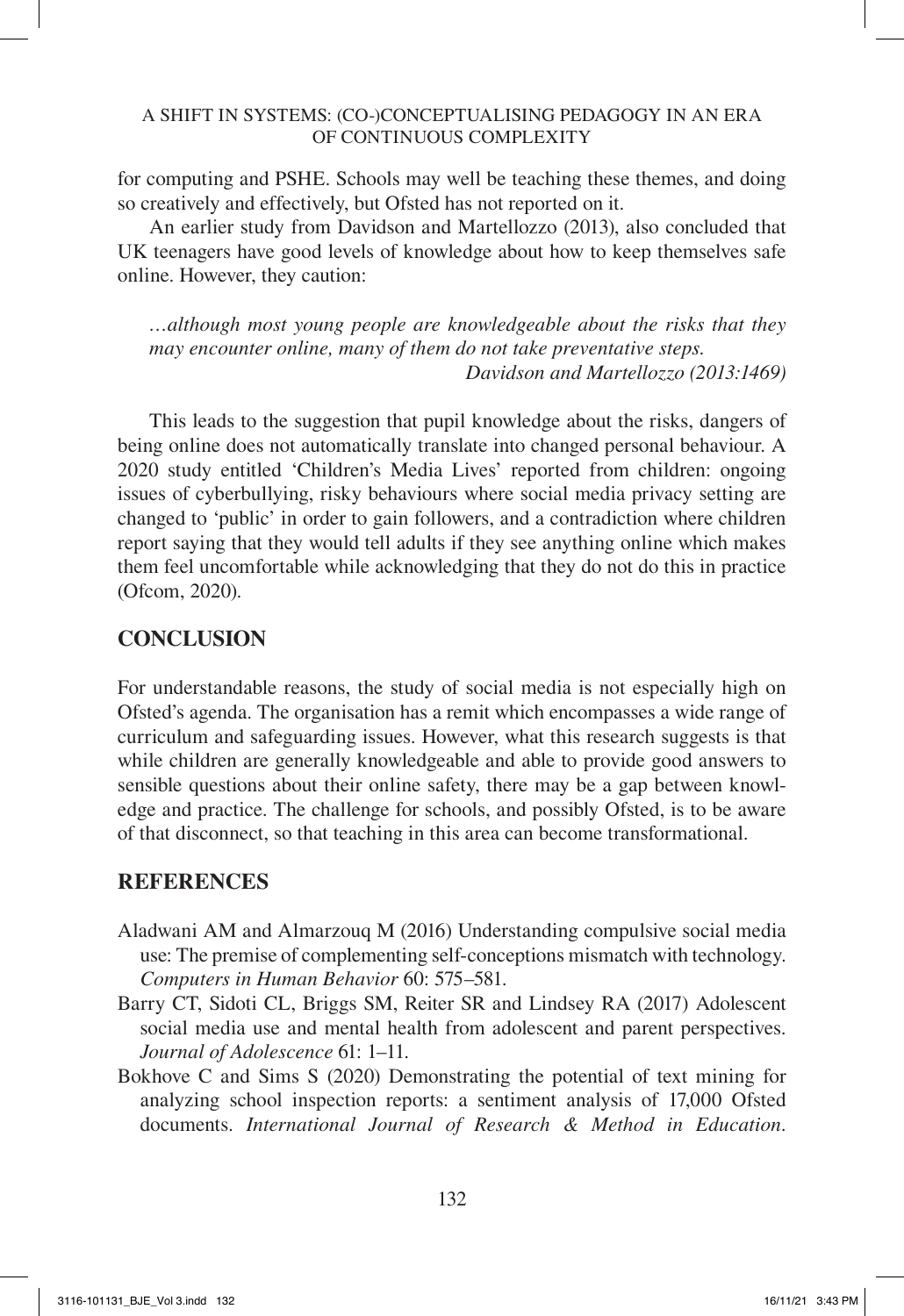Routledge. Available at: https://doi.org/10.1080/1743727X.2020.1819228 (accessed 29/03/21).

- Davidson J and Martellozzo E (2013) Exploring young people's use of social networking sites and digital media in the internet safety context: a comparison of the UK and Bahrain. *Information, communication and society* 16(9): 1456–1476.
- Department for Education (2013) Computing programmes of study: key stages 3 and 4. Department for Education.
- Department for Education (2018) *Keeping children safe in education*. London: Department for Education, 112.
- Department for Education (2020) *Personal, social, health and economic education*. *Gov.uk*. Government. Available at: https://www.gov.uk/government/ publications/personal-social-health-and-economic-education-pshe/ personal-social-health-and-economic-pshe-education.

Department for Education (2021) Keeping children safe in education (2020). 119.

- Dredge R and Chen S (2020) Chinese online gamers versus nongamers: A difference in social media use and associated well-being and relational outcomes? *Psychology in the Schools* 57(9): 1457–1474.
- van den Eijnden RJJM, Lemmens JS and Valkenburg PM (2016) The Social Media Disorder Scale. *Computers in Human Behavior* 61: 478–487.
- Gleason B (2018) Thinking in hashtags: exploring teenagers' new literacies practices on twitter. *Learning Media and Technology* 43(2): 165–180.
- Gray L (2018) Exploring How and Why Young People Use Social Networking Sites. *Educational Psychology in Practice* 34(2): 175–194.
- Hershkovitz A and Forkosh-Baruch A (2019) Students' Perceptions of Benefits and Drawbacks of Facebook-Connections with Teachers. *Interdisciplinary Journal of e-Skills and Lifelong Learning* 15: 1–20.
- Kemp P (2014) *Computing in the national curriculum: A guide for secondary teachers*. Swindon: Computing at School, 32. Available at: https://www. computingatschool.org.uk/data/uploads/cas\_secondary.pdf.
- Lee EB (2014) Facebook Use and Texting Among African American and Hispanic Teenagers: An Implication for Academic Performance. *Journal of Black Studies* 45(2): 83–101.
- Livingstone S, Blum-Ross A, Pavlick J and Ólafsson K (2018) *In the digital home, how do parents support their children and who supports them?* Monograph. London: LSE Department of Media and Communications. Available at: http:// blogs.lse.ac.uk/parenting4digitalfuture/ (accessed 21/04/21).
- Martínez-Ferrer B, Moreno D and Musitu G (2018) Are adolescents engaged in the problematic use of social networking sites more involved in peer aggression and victimization? *Frontiers in Psychology* 9(MAY): 801.